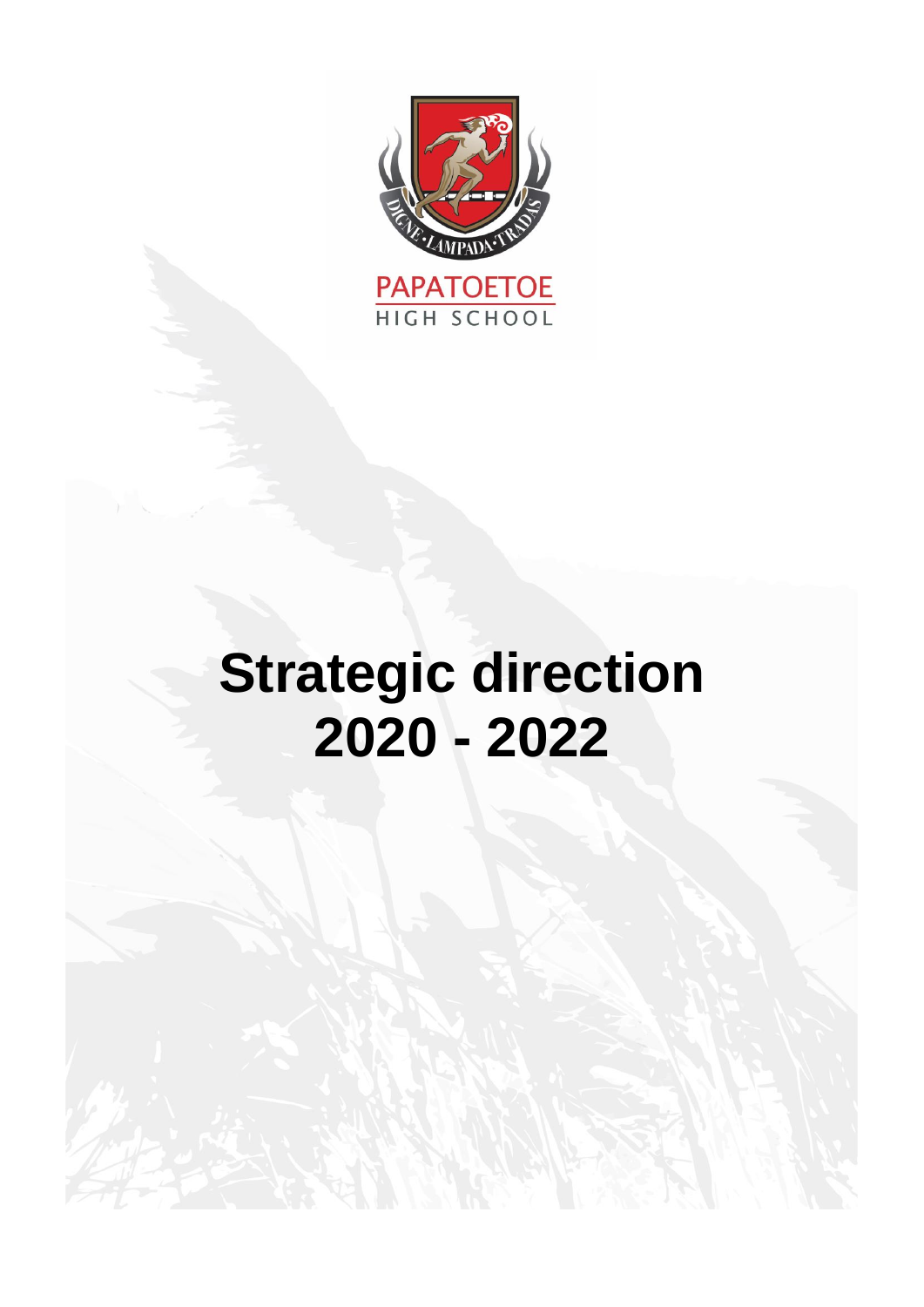# Te Pepeha m**ā** te kura tuarua O Papatoetoe

Ko Maungakiekie te maunga Ko Manukanuka o Hoturoa te awa Ko Tainui te waka Ko Waikato me Te Wai o Hua ngā iwi Ko Te Ākitai te hapū Ko Papatoetoe te Marae Ko Hua Kaiwaka te tangata Ko Whakatongia te Kakano te wharenui Ko Te Maramatanga te waharoa Tēnā koutou, tēnā koutou, tēnā tātou koutou



| L                                                                                        |  |
|------------------------------------------------------------------------------------------|--|
| 2                                                                                        |  |
| 3                                                                                        |  |
| 4                                                                                        |  |
| 5                                                                                        |  |
|                                                                                          |  |
| Annual target 1: Improve rates of students' achievement for target groups identified.  9 |  |
|                                                                                          |  |
| Annual target 3: Promote the highest levels of staff performance and accountability 15   |  |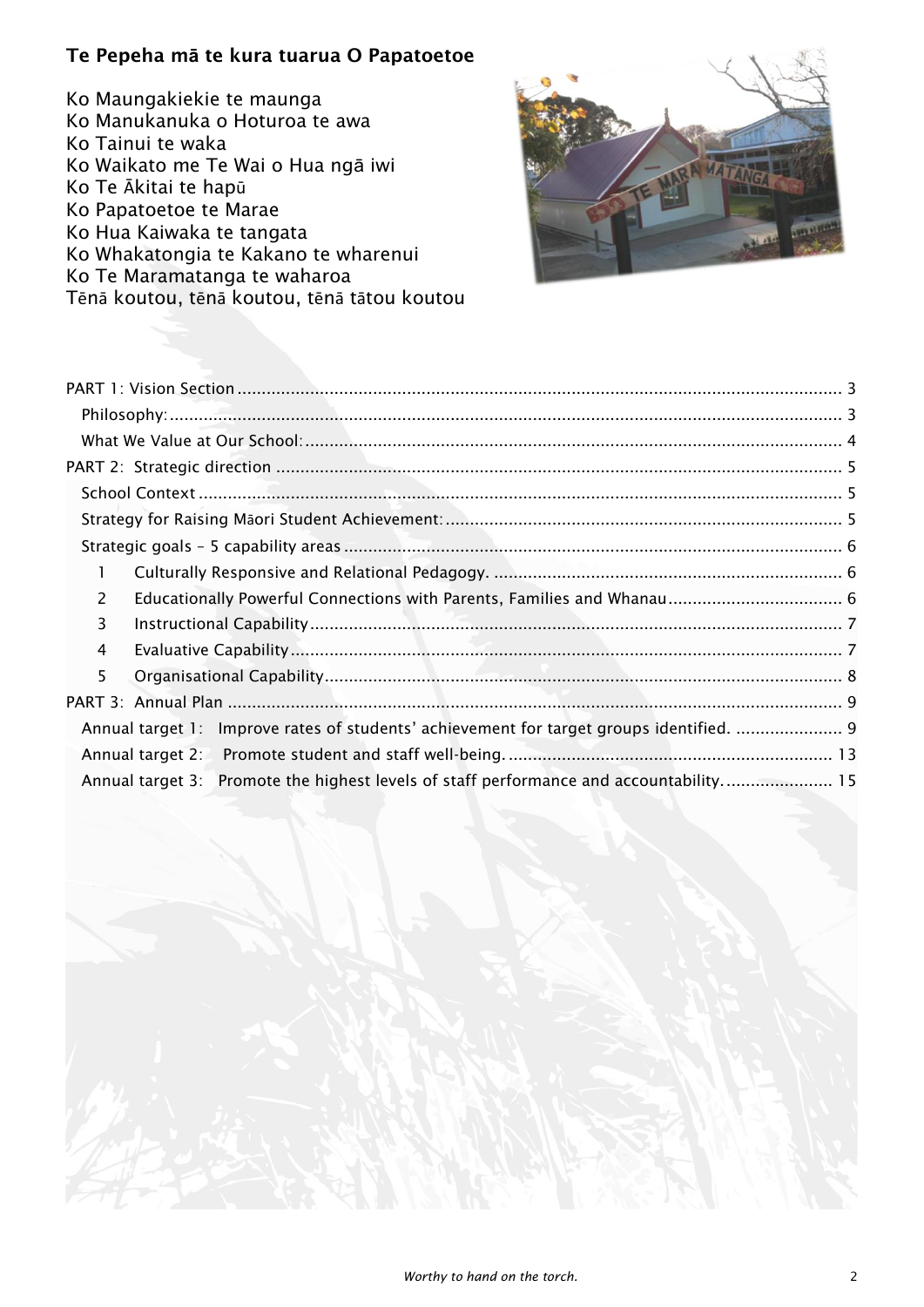# *Digne Lampada Tradas - worthy to hand on the torch*

## <span id="page-2-1"></span><span id="page-2-0"></span>**Philosophy:**

The school philosophy is summed up in its motto 'Digne Lampada Tradas' - "worthy to hand on the torch" and refers to the emphasis we place on developing pride, teamwork and a tradition of excellence.

*Our school motto (Latin) refers to an essential aspect of the life of the ancient Greeks who believed in perfection of mind and body. At the Athenian Games, the most prestigious event was the torch relay race, which consisted of keeping the torch burning and handing it, still lit, to the next runner. Selection to be a torch bearer and member of the relay team was very competitive and, indeed, a high honour.*

*A modern day parallel is the Torch Relay that precedes the Olympic Games. People who carry the Olympic flame are chosen because of the excellent contribution they have made in their chosen field of endeavour, to their communities and to their country.*

Our aim is for all members of our school to eventually leave us as fully participative members of the community through 'living the values of our school'. Their learning journey will empower them with access to suitable qualifications, a desire to continue their learning and the ability and willingness to 'hand on the torch' to those who follow.

On leaving Papatoetoe High School a mana enhanced student is:

| A committed learner                         | Valuing education and committed to being a life-long learner.                                                         |
|---------------------------------------------|-----------------------------------------------------------------------------------------------------------------------|
| • Self-determining                          | Equipped to be the lead agent in what happens next in their academic,<br>occupational and social development.         |
| • Diverse in experience                     | Celebrates our rich and diverse environment.<br>Develops acceptance, tolerance and self-awareness.                    |
| • Resilient                                 | Is equipped to respond to the challenges and opportunities $\theta$ that life<br>brings.                              |
| An effective communicator                   | Confident in expressing themselves and an active listener.                                                            |
| A proud, contributing member<br>of society. | Values heritage and culture and is law abiding, engaged locally and<br>nationally in an Aotearoa-New Zealand context. |
| • Developing a global awareness             | Has an environmentally sustainable approach to living in the world and                                                |

Highly effective and professional teachers are crucial to our students reaching their potential. As such a Papatoetoe High School teacher:

*awareness of differing world views and issues.*

- is culturally sensitive and responsive;
- develops and maintains positive relationships;
- enjoys their work and has a passion for teaching;
- is a teacher of literacy and promotes all forms of literacy;
- is open to learning and reflects on their own practice;
- uses the *Standards for the Teaching Profession* as a positive means of reflecting on and improving their own practice;
- is committed to improving educational outcomes for students
- facilitates learning to improve student outcomes.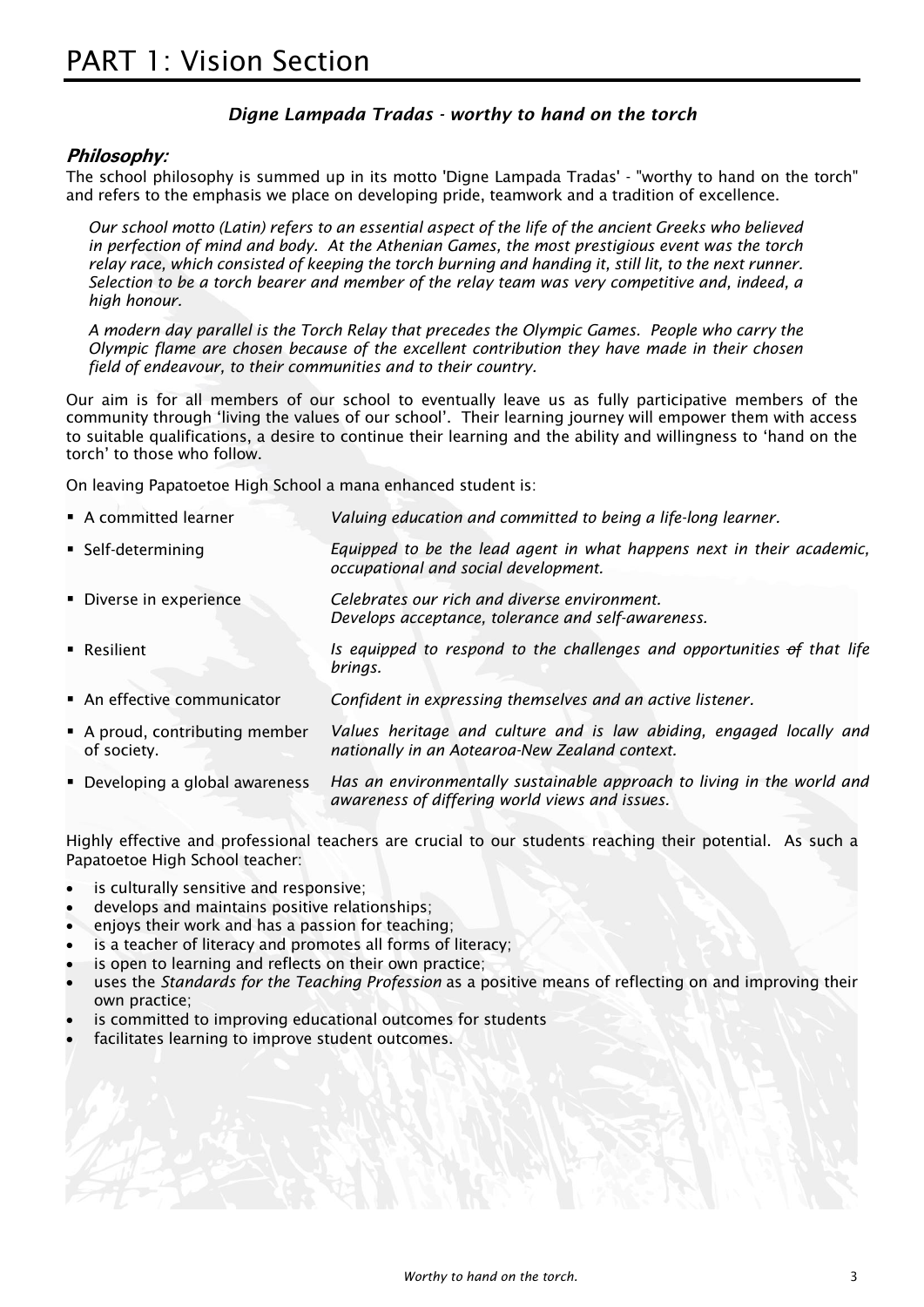# <span id="page-3-0"></span>**What We Value at Our School:**

## ❖ CELEBRATION OF DIVERSITY

*The multicultural mix of our students and inclusion of students with special needs provides a unique and special opportunity to learn about each other from each other in a supportive and positive way.*

- Accept and welcome differences.
- Learn from each other.
- Be tolerant.
- Understand the bicultural heritage of New Zealand and aspects of Tikanga Māori.
- ❖ COMMUNITY SPIRIT

*Our school is a community within a community and it is important that we all play our part in promoting a sense of belonging and a caring attitude.*

- Become involved.
- Promote the positive.
- Be helpful and prepared to go to the "extra mile".
- Maintain positive partnerships and relationships with neighbours.

## ❖ CONTINUAL IMPROVEMENT

*We constantly seek ways to improve all aspects of the school's operations.*

- Set personal goals
- Reflect and evaluate
- Challenge your view of the world.
- Be open-minded.
- Have a go!

## ❖ COOPERATION

*An attitude of "we not me" is fostered.*

- Be a good team member.
- Be supportive.
- Be considerate of the needs of others.
- Share ideas, knowledge and experiences.
- Meet your obligations

#### ❖ INTEGRITY

*Our expectation is for all people in the school to be honest, trustworthy and ethical.*

- Be honest and trustworthy.
- Follow through with your promises.
- Stand up for what you believe in.
- Do what is right and ethical.
- Be "professional" (well presented, punctual, loyal).

#### ❖ LEARNER MOTIVATION

*Learning is to have a high priority for all students and staff, who are encouraged to pursue excellence and to be self-motivated, and self-reliant.*

- Have high expectations.
- Always do your best.
- Accept and learn from mistakes.
- Show perseverance don't give up.
- Be enthusiastic and excited about learning.
- Pursue your dreams.
- Show innovation, inquiry and curiosity

#### ❖ PRIDE

*It is important that we acknowledge and celebrate the achievements of past and present students and staff.* 

- Have a sense of belonging.
- Believe in yourself and your contributions.
- Present yourself in a way that shows you care.
- Promote and defend our reputation.

#### ❖ RESPECT

*We place importance on showing respect for others, their property, the school's facilities and reputation.* 

- Be sensitive to the needs of others.
- Treat others as you expect to be treated yourself.
- Be polite and well mannered.
- Accept rules and follow them.
- Practice equity
- Value ecological sustainability
- Value the past our traditions and reputations.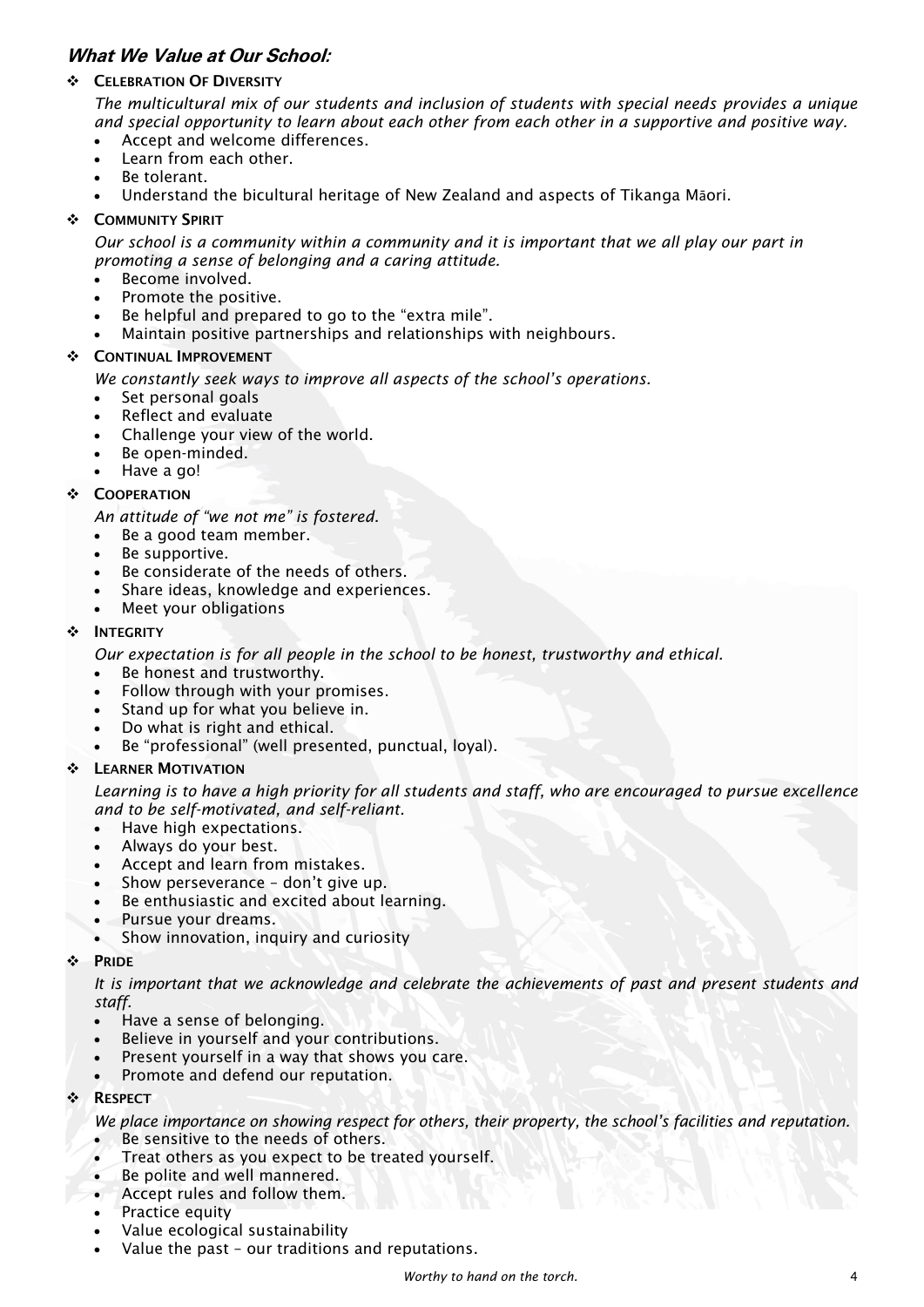# <span id="page-4-1"></span><span id="page-4-0"></span>**School Context**

The board of trustees has adopted the five capabilities, identified by the Ministry of Education, that schools need in order to accelerate student achievement as the basis for prioritising future developments.



# <span id="page-4-2"></span>**Strategy for Raising Māori Student Achievement:**

The school recognises the National Education Priorities and our commitment to the principles of the Treaty of Waitangi. To that end we are committed to improving the learning outcomes for Māori students and to raising the awareness of NZ history and our bicultural heritage.

*For our Māori students this means having:*

- an opportunity to study Te Reo Māori to a senior level;
- an opportunity to participate in cultural activities;
- an understanding of the advantage of being Māori learners at Papatoetoe High School;
- an opportunity to become aware of their Maoriatanga;
- opportunities to enjoy educational success as Māori (refer <https://www.waikatotainui.com/assets/Uploads/Strategy-Files/57255277f7/18510-Ko-Te-Mana-Maatauranga.pdf>

### *For our staff this means:*

- meeting obligations of the Treaty of Waitangi as described in the professional standards for teachers and New Zealand Teachers Council Practicing Teacher Criteria;
- improving understanding of Te Ao Māori;
- increasing their capability to work with Māori, and to effectively deliver for and with Māori students, whanau, iwi and communities;
- developing culturally responsive and relational pedagogy that embraces and includes New Zealand and international research on improving educational outcomes for indigenous learners;
- providing opportunity for Māori to learn and succeed as Māori;
- having access to and interacting with successful Māori.

#### *For school management this means:*

- analysing and responding to all relevant data for Māori students;
- setting specific targets, in response to data, related to improving success levels of Māori students;
- implementing and monitoring action plans designed to meet specific targets.

*For our M*ā*ori community this means:*

they will be consulted with and given feedback on progress.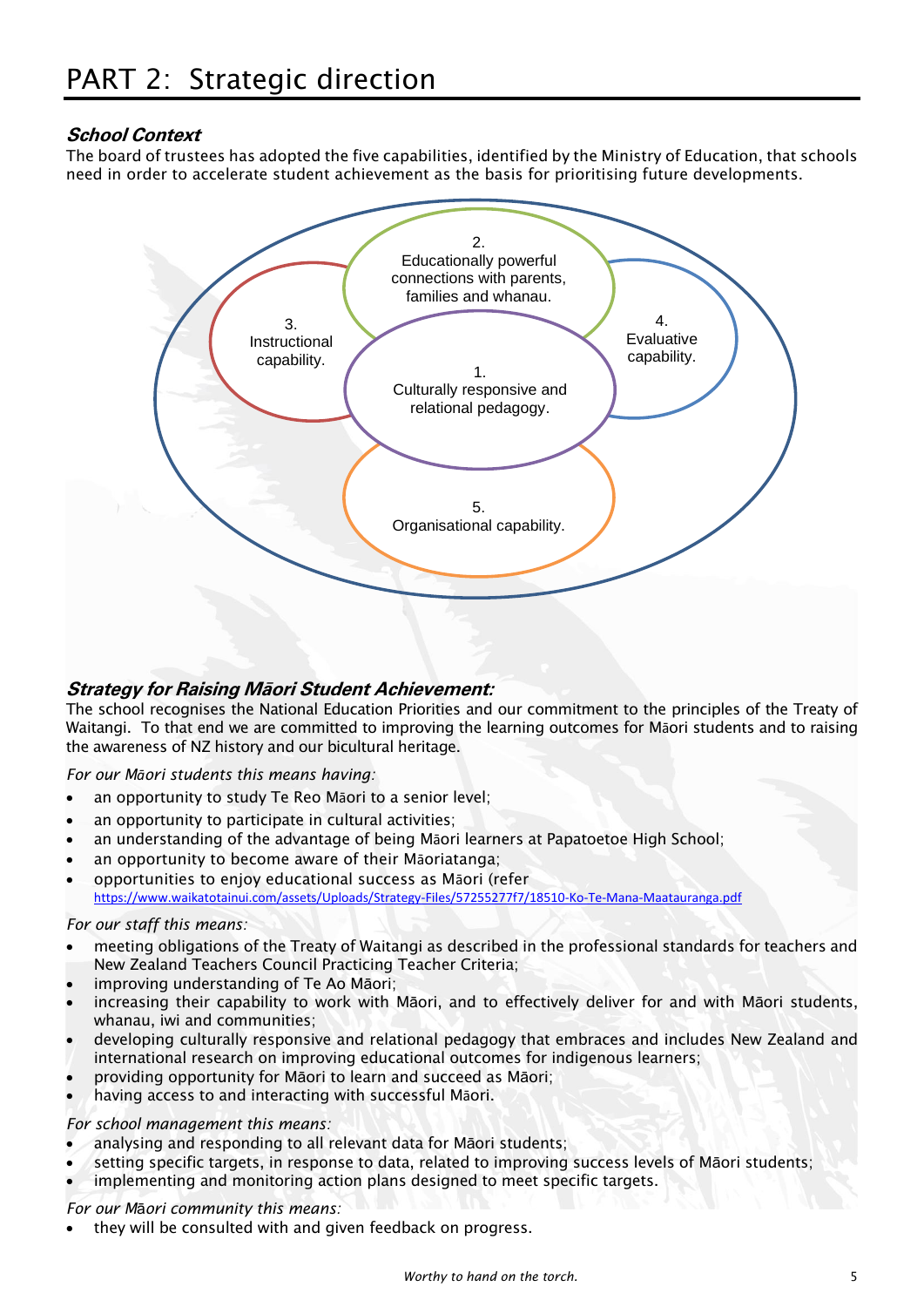# <span id="page-5-0"></span>**Strategic goals – 5 capability areas**

# <span id="page-5-1"></span>*1 Culturally Responsive and Relational Pedagogy.*

How well does the school create a sense of belonging for all learners to help them connect with what they learn, how they learn and who they learn with?

#### *How it is now:*

Our students come from a diverse range of ethnic, cultural and socio-economic backgrounds. We have a high number of ESOL funded students and a significant proportion of our incoming year 9 students, each year, did not learn English as their first language. Second language learning is compulsory for all year 9 students including the offering of mother tongue languages of Te Reo Māori, Samoan and Hindi. Cultural identity is acknowledged and embraced throughout the school year. This can include involvement in cultural groups and the Rautoetoe programme.

As a cohort, those students identified as Māori achieve lower levels of NCEA academic success than non-Māori, have higher absenteeism and are less likely to remain at school until the end of year 13. The school has provided and continues to provide a variety of professional learning opportunities for staff to improve in Te Ao Māori and to develop their cultural responsiveness. A Māori based vertical form class (Rautoetoe) has been established in each of the four houses within the school. Our wharenui, Whakatongia te kakano, is an important resource that showcases the culture of our school.

Learning Areas are expected to continue to develop learning programmes that are culturally appropriate. The school is committed to implementing and embedding practices and principles created from the Te Kotahitanga research project and the Kia Eke Panuku initiative.

Diverse learning needs are catered for via programmes such as the Richards Centre for students with physical disabilities, the ESOL Learning Area, GATE and the learning support learning area. Multi-level study is available and there is an increasing awareness of the need to individualise support and support the learning pathways for all learners.

#### *Areas for future development:*

- Increasing the teachers' awareness of each student's cultural identity;
- Increasing individualisation of support to students concept of our school results are improved 'one student at a time';
- Advancement of cultural identity and for Māori learners to learn and achieve as Māori;
- Develop learning opportunities in Te Ao Māori and Pacific studies;
- Continue to provide opportunities for staff to develop and implement culturally responsive and relational pedagogies.

# <span id="page-5-2"></span>*2 Educationally Powerful Connections with Parents, Families and Whanau*

How well does the school create a welcoming and inclusive environment for parents, families and whanau to engage in their children's learning?

## *How is it now*

Our year nine students and families are formally welcomed with a powhiri at the start of the year. Whakatongia te Kakano, the school's wharenui, provides an excellent meeting venue for a range of hui with parent and whanau groups. The school is committed to implementation and embedding practices and principles created from past programmes such as Te Kotahitanga research project, the Kia Eke Panuku initiative and practices of the Starpath programme. We provide opportunities each year for parents, students and teachers to meet and discuss student progress and related issues. Parents have access to aspects of our student management system via a web-based parent portal that provides current information on academic achievements, attendance and other relevant data. The school enjoys strong support from the wider community in our extensive co-curricular programme. The school celebrates student success at well-attended prize giving ceremonies and special achievement events.

#### *Areas for future development*

- Continue to develop how we contact and communicate with parents via electronic means (email, text, apps, social media, face to face);
- Continue to improve school branding and imagery;
- Further develop our relationships with our local community and iwi;
- Further develop opportunities to recognise and celebrate student success.
- Broaden the range of curriculum outcomes reported on to reflect the key competencies of the NZC and other valued student outcomes.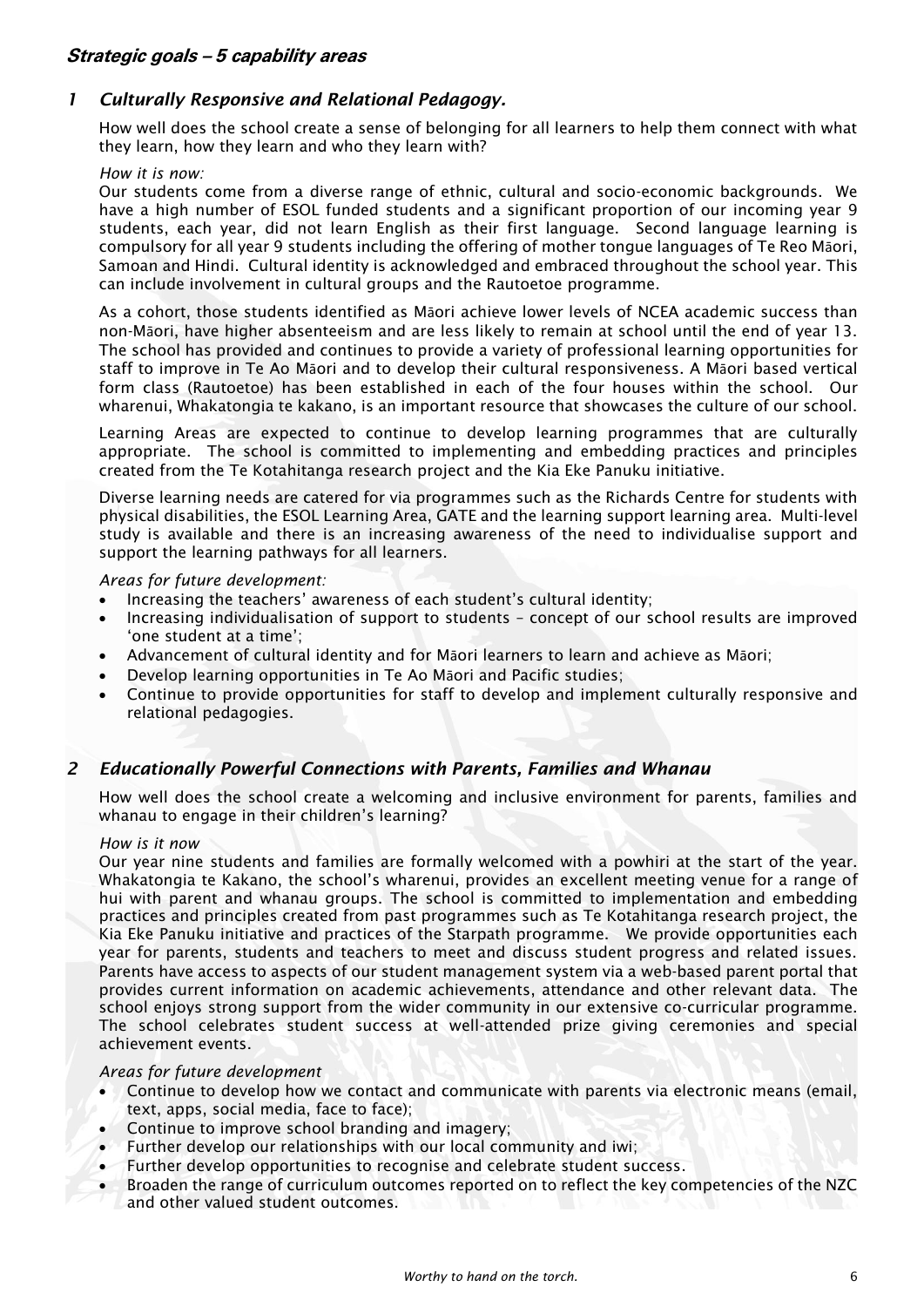# <span id="page-6-0"></span>*3 Instructional Capability*

How well do our teachers genuinely connect with and effectively teach all priority groups of learners? The government has identified Māori, Pasifika and students with special needs as priority learners.

#### *How it is now*

The school enjoys very loyal and dedicated staff that is characterised by a good blend of youth, experience and ethnicities. A compulsory weekly professional learning and development programme has enabled teaching staff to upskill in areas such as literacy development, PB4L (Whaitake), Te Ao Māori, academic mentoring, twenty-first century learning and boys' achievement and culturally responsive and relational pedagogy. Learning Areas set targets and have specific plans in place for Māori students and other priority learners. Comprehensive Learning Area milestone reports and annual plans report on progress against these targets. Special needs students are identified and supported in our learner support programme, Languages learning area, GATE programme and the Richards Centre. Our pastoral care team involving form teachers, deans, counsellors and nurses and outside agencies to support students with their academic, social and emotional needs.

#### *Areas for future development*

- Further embed academic mentoring practice of teachers;
- Strategize at a learning area level to meet the needs of priority learners;
- Continue to develop teacher pedagogy to be responsive to the needs of our priority learners;
- Continue appropriate induction of new staff into our professional learning programmes and pedagogical approaches;
- Develop and embed the Digital Technologies curriculum
- Continue to identify and provide support to those students who meet the requirements for special assessment conditions;
- Continue to develop our capability to provide contextualised learning and appropriate assessments.

## <span id="page-6-1"></span>*4 Evaluative Capability*

How effectively does the school capture and use evidence to make sound decisions that accelerate progress and ensure valuable outcomes for all learners?

#### *How it is now*

Comprehensive sets of student achievement data are collated and analysed at a whole school and Learning Area level. There is variability in the level of data analysis at the Learning Area level and how that information is then used to inform future developments. Where there is good practice data is disaggregated on an ethnic and gender basis and is used as evidence to improve learning.

Learning areas and the Deaning team are required to prepare milestone reports on a quarterly basis.

Specific targets are set for priority learners using data sets available and this process is extended to Learning Area level.

All student progress and achievement is tracked and students receive individualised academic mentoring. These sessions provide students with the opportunity to set goals and evaluate their progress against them. Students engage in a self-review of progress as part of the mentoring cycle.

#### *Areas for future development*

- Continue the evolution of the Teaching as Inquiry process for all teachers;
- Continue to provide support to HoLAs to use the milestone report process as an evaluative tool, involving evidence-based decisions.
- Continue to assist students to identify and develop their own coherent learning pathway.
- Develop a cohesive and evaluative plan for promoting student and staff well-being.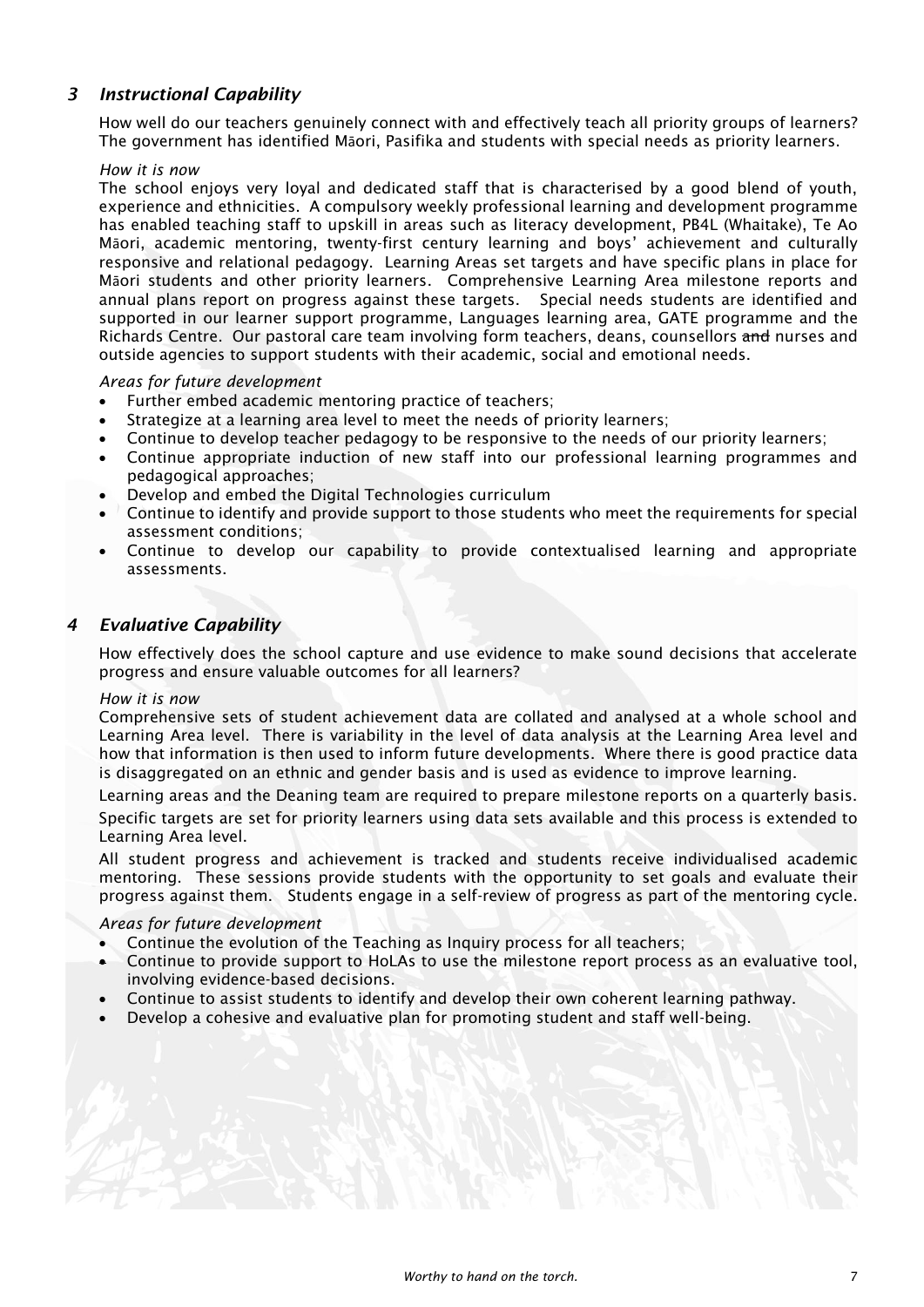# <span id="page-7-0"></span>*5 Organisational Capability*

How effectively does leadership in the school inspire a strong shared vision of accelerated learner progress and achievement, and then prioritise resources and drive through change to realise a vision.

#### *How it is now*

Raising levels of student achievement is the priority for the school and specific targets are set each year to promote high levels of success for all students and Māori students in particular. Continuous improvement is widely accepted by staff and change initiatives have been embraced. The school is relatively well resourced and has an extensive IT network including UFB and wireless. Buildings are well maintained but not all of them offer modern learning environments. Middle leaders are cognisant of the school's strategic goals and their part in meeting these targets. Senior leaders work closely with HoLA's to assist them in meeting Learning Area and school goals.

#### *Areas for future development*

- Continue to actively promote our annual targets and progress against them;
- Measure progress against a long-term campus development plan;
- Constant review of school's systems to embrace best practice;
- Strategic approach to recruitment.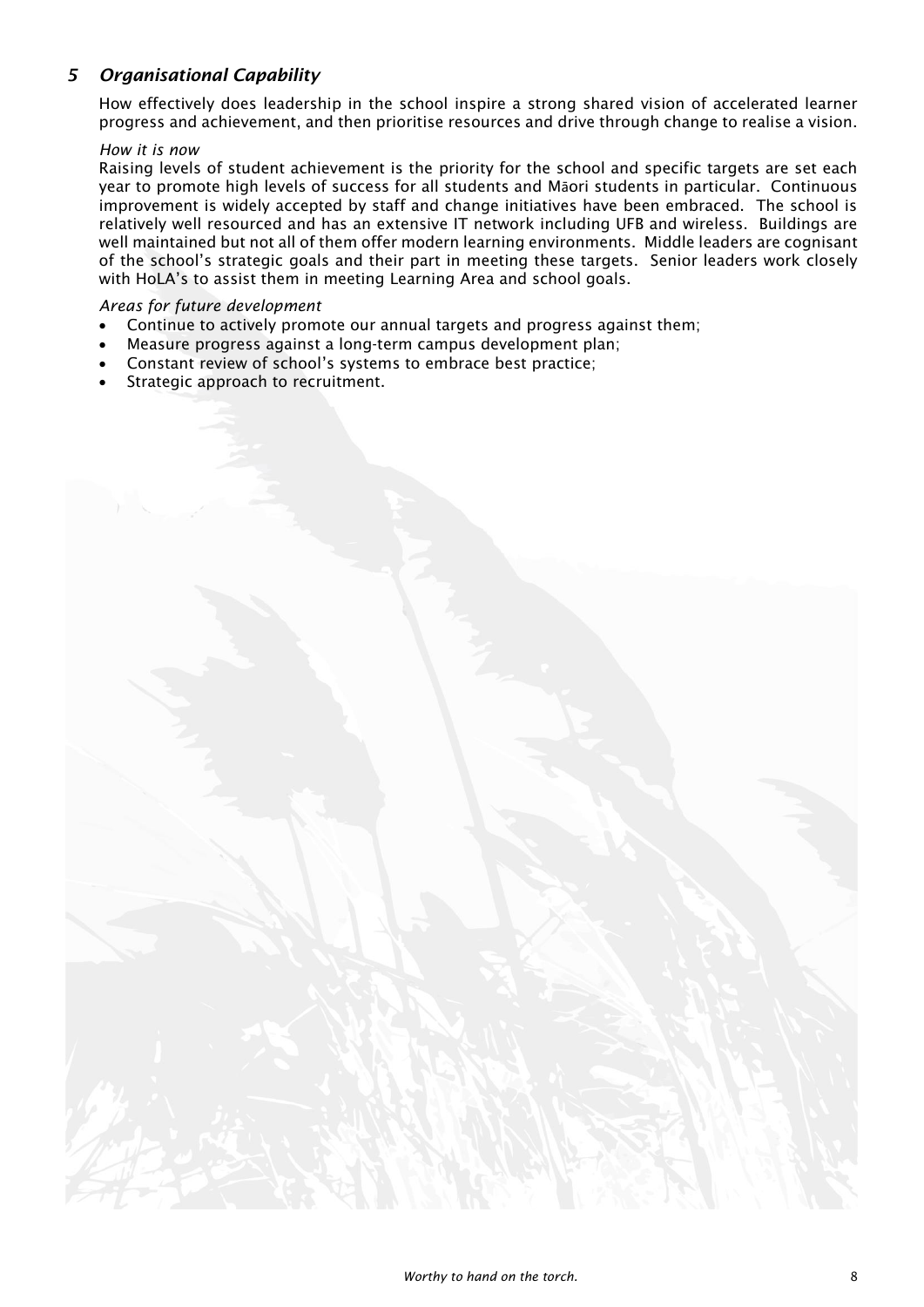<span id="page-8-1"></span><span id="page-8-0"></span>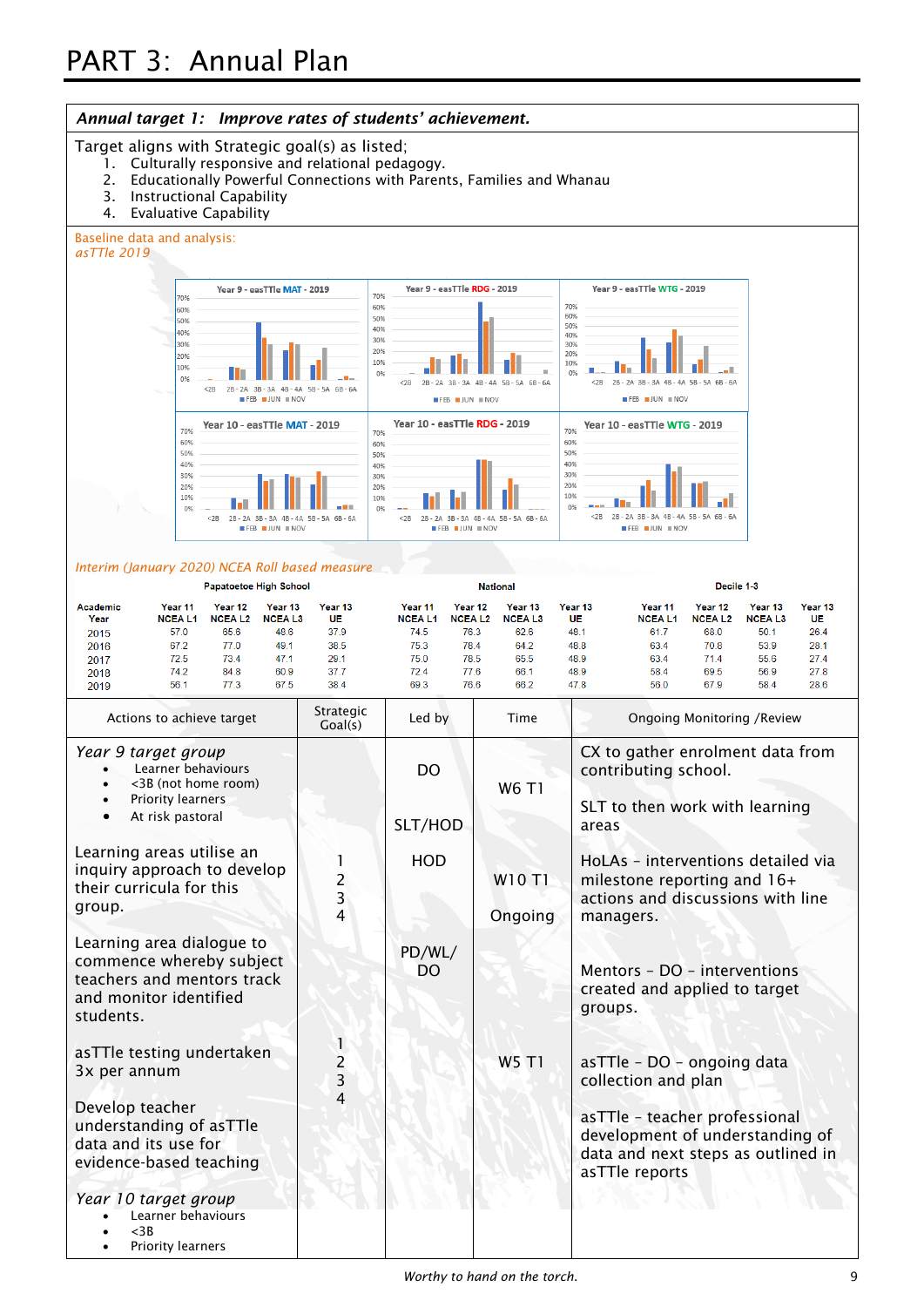| At risk pastoral<br>$\bullet$                                                                                                                                               |     |     |                                           |                                                                                                                                                            |
|-----------------------------------------------------------------------------------------------------------------------------------------------------------------------------|-----|-----|-------------------------------------------|------------------------------------------------------------------------------------------------------------------------------------------------------------|
| NCEA level 1<br>(Year 11 Māori)<br><b>Identification</b><br>Students in these target<br>groups are supported by<br>appropriate programmes of<br>work (established criteria) | 3   | DO. | W <sub>10</sub> T <sub>1</sub><br>Ongoing | <b>PTE</b><br><b>XCEL workshops</b><br>HoLAs - interventions detailed via<br>milestone reporting and 16+<br>actions and discussions with line<br>managers. |
| Year 11 Mentoring group<br>Former Y10 target students                                                                                                                       | 1-4 | DO  |                                           |                                                                                                                                                            |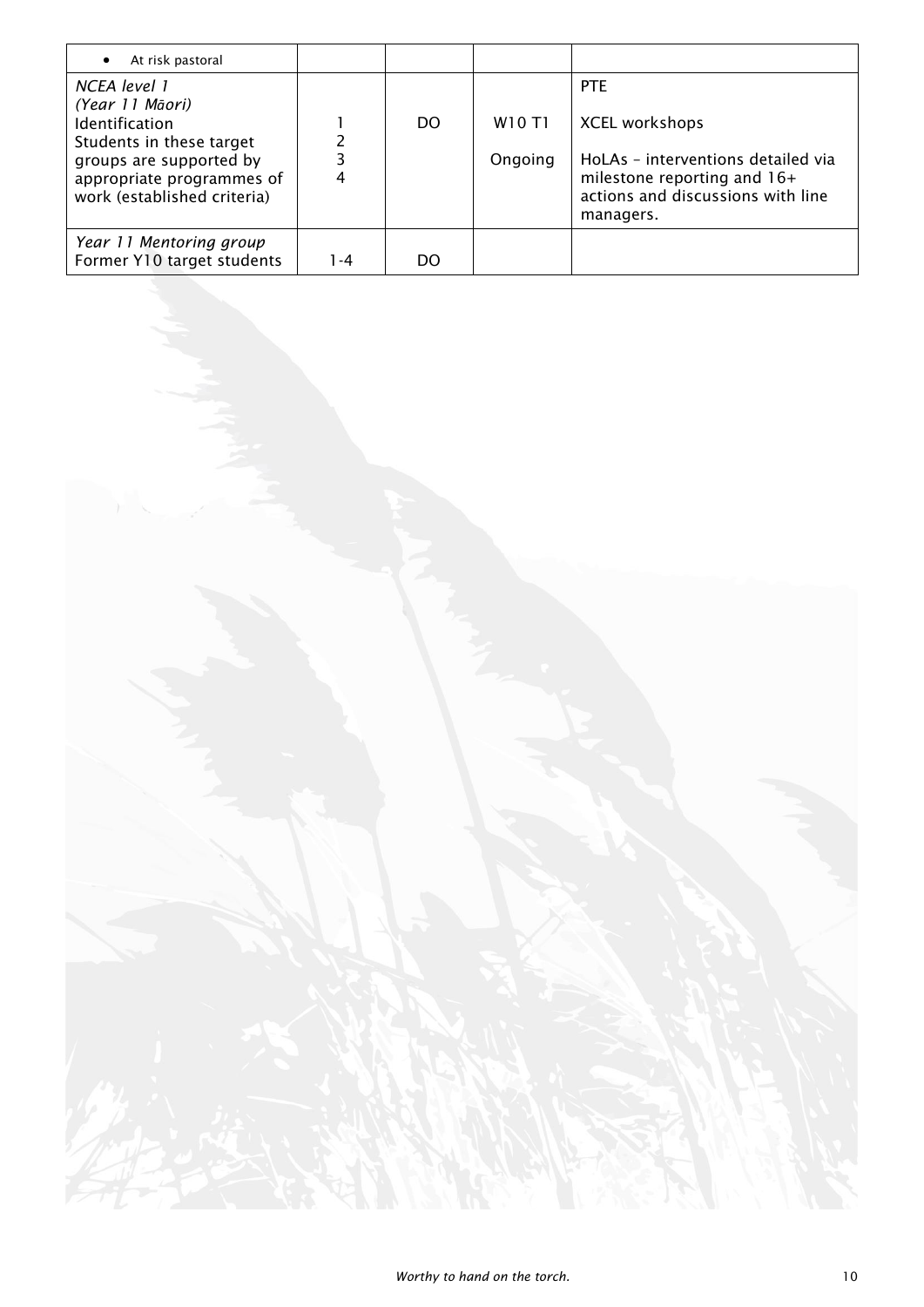| <b>XCEL targeted students</b><br>Explore ways to integrate<br>targeted students within the<br>learning support<br>infrastructure if<br>appropriate.                                                         | 1<br>2<br>3<br>4               | <b>DO</b>    | Ongoing                                          | XCEL - SLT to have an overview of<br>the programme and work with<br>students from their respective<br>houses.<br><b>XCEL workshops</b><br>HoLAs - interventions detailed via<br>milestone reporting and 16+<br>actions and discussions with line<br>managers. |
|-------------------------------------------------------------------------------------------------------------------------------------------------------------------------------------------------------------|--------------------------------|--------------|--------------------------------------------------|---------------------------------------------------------------------------------------------------------------------------------------------------------------------------------------------------------------------------------------------------------------|
| Year 11-13 student<br>requiring extra credits<br>Provide teaching<br>programmes during exam<br>study leave for selected<br>students.                                                                        | 1<br>$\frac{2}{3}$             | <b>DO</b>    | T <sub>3</sub><br>T <sub>4</sub><br><b>W5 T2</b> | <b>XCEL workshops</b>                                                                                                                                                                                                                                         |
| Overall NCEA achievement<br>NCEA 1 - 80%<br><b>NCEA 2 - 85%</b><br><b>NCEA 3 - 65%</b><br>UE - 40%<br>$\bullet$                                                                                             |                                | All staff    | T <sub>4</sub>                                   |                                                                                                                                                                                                                                                               |
| Actively promote<br>achievement targets to<br>students and staff                                                                                                                                            |                                | <b>SLT</b>   | T1                                               | Design promotional campaign that<br>keeps the learning and<br>achievement targets in the<br>forefront of learners' minds.<br>Obtain student voice around how                                                                                                  |
| Digital Technologies                                                                                                                                                                                        |                                | <b>GR</b>    | T1                                               | this might work.                                                                                                                                                                                                                                              |
| curriculum implementation<br>Support process of<br>implementation of new<br>Digital Technologies<br>curriculum into existing<br>courses.<br><b>Familiarisation process</b><br>$\bullet$<br>with full staff. | 1<br>$\frac{2}{3}$             | <b>HoLAS</b> | Ongoing                                          | <b>Implementation Support Team</b><br>PLD to support implementation<br>across whole school curriculum.                                                                                                                                                        |
| Cross curricular review<br>$\bullet$<br>group.<br>Utilise external facilitator<br>support<br>Implementation for 2020<br>following implementation<br>plan.<br>PLD - continue to develop                      | 4                              | <b>SLT</b>   |                                                  | Continue to provide PLD both<br>internal and external<br>Community group to support BYOD<br>implementation                                                                                                                                                    |
| tools and pedagogy<br><b>Grandparent BYOD</b>                                                                                                                                                               |                                |              |                                                  |                                                                                                                                                                                                                                                               |
| programme into Y11                                                                                                                                                                                          |                                | All          |                                                  |                                                                                                                                                                                                                                                               |
| NCEA change package                                                                                                                                                                                         | $\mathbf{1}$<br>$\overline{2}$ | <b>CX</b>    | T <sub>4</sub>                                   | Utilise two teacher only days<br>affording schools by the MoE                                                                                                                                                                                                 |
| Equity / excellence focus                                                                                                                                                                                   |                                | <b>WB</b>    |                                                  |                                                                                                                                                                                                                                                               |
| asTTle understanding                                                                                                                                                                                        |                                |              |                                                  |                                                                                                                                                                                                                                                               |
| development                                                                                                                                                                                                 | 1                              | <b>DO</b>    | T1                                               | Improve understanding and use of<br>asTTle tool.                                                                                                                                                                                                              |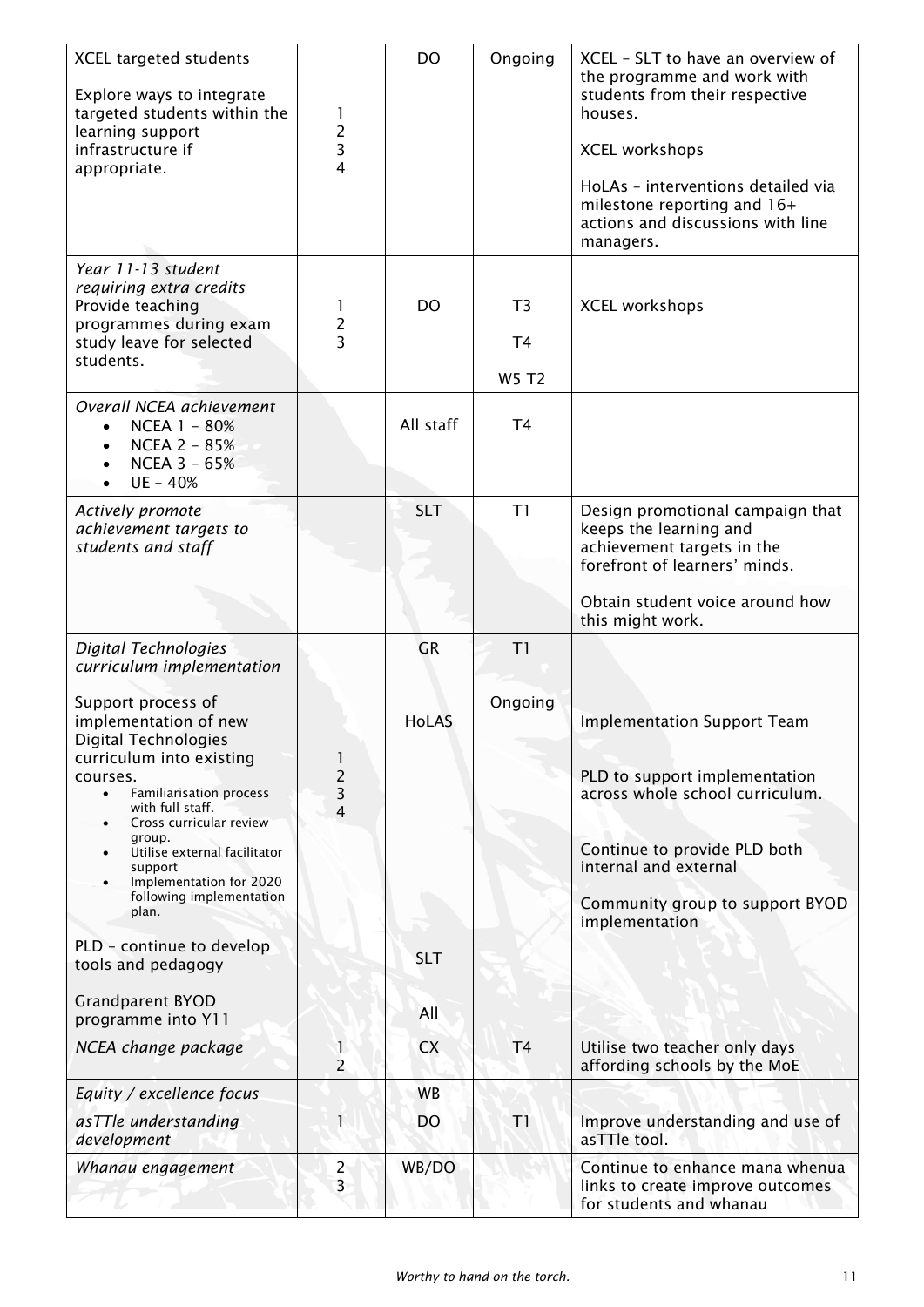| lwi engagement                  | DO |    | Continue to enhance mana whenua<br>links to create improve outcomes<br>for students and whanau    |
|---------------------------------|----|----|---------------------------------------------------------------------------------------------------|
| Attendance and lateness         | VK | T2 | Work within school and CoL to start<br>process of improving attendance<br>and lateness to school. |
| Learning support<br>reimagining | DO | T4 | Work with team to develop<br>behavioural plan as well as learning<br>plan                         |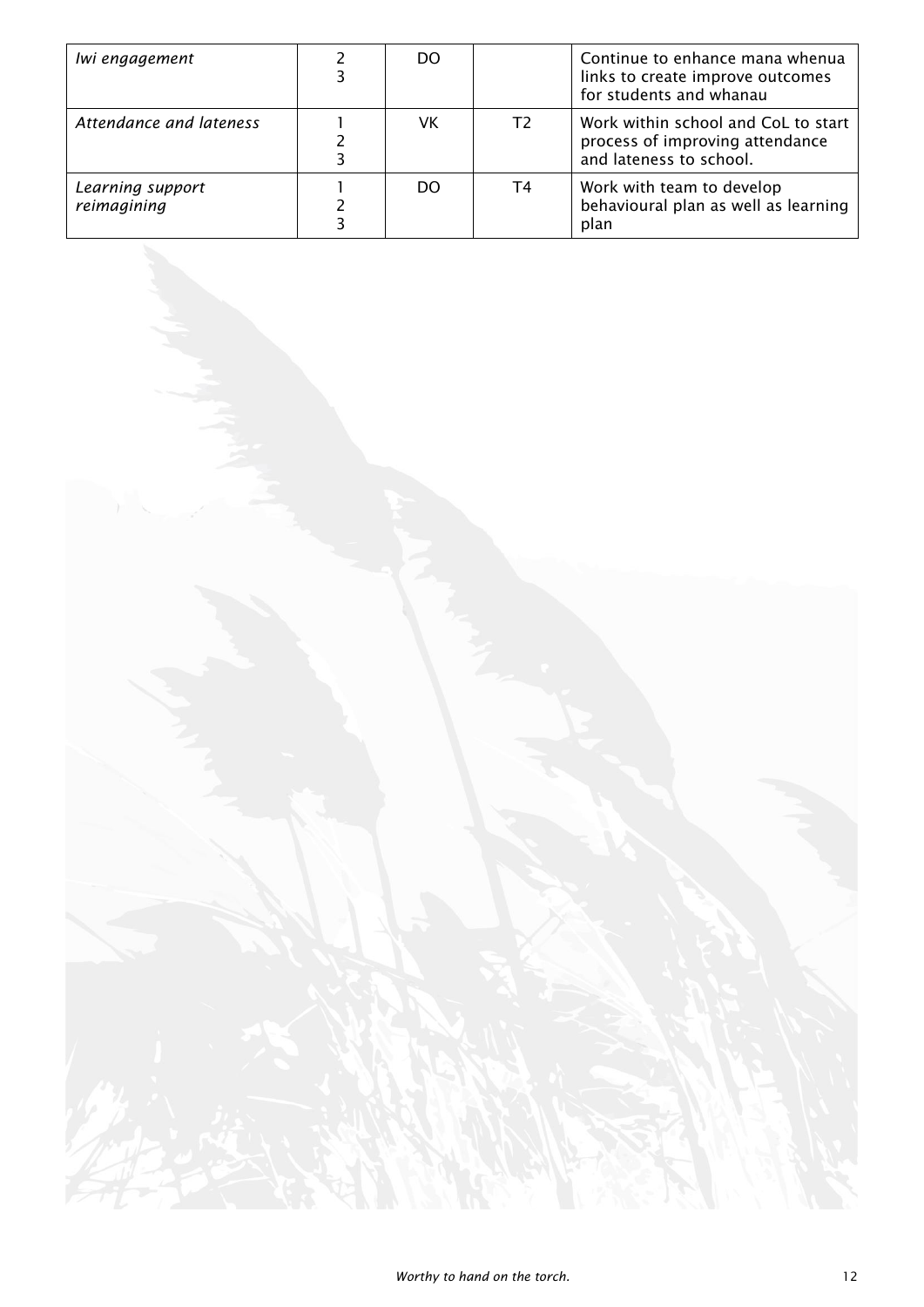<span id="page-12-0"></span>

| Annual target 2: Promote student and staff well-being.                                                                                                                                                                                                                                                                                                                                                                                                                                                                                                              |                                                |                                               |                                                               |                                                                                                                                                                                                                                                                                          |
|---------------------------------------------------------------------------------------------------------------------------------------------------------------------------------------------------------------------------------------------------------------------------------------------------------------------------------------------------------------------------------------------------------------------------------------------------------------------------------------------------------------------------------------------------------------------|------------------------------------------------|-----------------------------------------------|---------------------------------------------------------------|------------------------------------------------------------------------------------------------------------------------------------------------------------------------------------------------------------------------------------------------------------------------------------------|
| Target aligns with Strategic goal(s) as listed;<br>1. Culturally responsive and relational pedagogy.<br>Educationally Powerful Connections with Parents, Families and Whanau<br>2.<br>3. Instructional Capability<br>4. Evaluative Capability<br><b>Organisational Capability</b><br>5.                                                                                                                                                                                                                                                                             |                                                |                                               |                                                               |                                                                                                                                                                                                                                                                                          |
| Baseline data and analysis:<br>No school wide stakeholder survey undertaken in last 10 years. No data available.<br>$\bullet$<br>PB4L at Tier 2 as at Jan 2018<br>Recognitions structure has been reinstated and is embedded.                                                                                                                                                                                                                                                                                                                                       |                                                |                                               |                                                               |                                                                                                                                                                                                                                                                                          |
| Actions to achieve target                                                                                                                                                                                                                                                                                                                                                                                                                                                                                                                                           | Strategic<br>Goal(s)                           | Led by                                        | Time                                                          | <b>Ongoing Monitoring /Review</b>                                                                                                                                                                                                                                                        |
| Develop a wellbeing<br>framework                                                                                                                                                                                                                                                                                                                                                                                                                                                                                                                                    |                                                | CX/DO                                         |                                                               |                                                                                                                                                                                                                                                                                          |
| Careers central<br>implementation                                                                                                                                                                                                                                                                                                                                                                                                                                                                                                                                   | 1<br>2<br>3<br>4<br>5                          | GR/<br>Careers                                | T1                                                            | Appoint Careers advisor and begin<br>careers central roll out. Monitoring<br>via reporting options built into<br>software.                                                                                                                                                               |
| Role of the Deans (linked to<br>academic tracking with the<br>House)                                                                                                                                                                                                                                                                                                                                                                                                                                                                                                | $\overline{2}$<br>4<br>5                       | D <sub>O</sub>                                |                                                               | Map alignment between Assay tool<br>and Careers Central tool. Develop<br>feedback tool to gauge<br>frequency/extent of tracking and<br>mentoring conversations.                                                                                                                          |
| Role of the mentor teacher<br>Continue to clarify the<br>expectations of the mentor<br>teacher in fulfilling their<br>obligations around our<br>school foci, including;<br>Attendance focus -<br>unjustified absences<br>targets<br>o 5.0% overall<br>$0.3.0\%$ Y9<br>o 4.5% Y10<br>o 4.0% Y11<br>o 6.0% Y12<br>o 8.0% Y13<br>Academic progress<br>Learning programme<br>Pathway plan<br>Home/school<br>partnership<br>Re-imagine the form<br>teacher section of staff<br>handbook<br>Look for way to 'rebrand'<br>form time in keeping with<br>our Whaitake focus. | $\overline{2}$<br>$\overline{\mathbf{4}}$<br>5 | <b>SLT</b><br>Deans<br><b>CX</b><br><b>CX</b> | Ongoing<br>Ongoing<br>Profile<br>once per<br>term<br>T1<br>T1 | Rebranding from form teacher to<br>mentor teacher<br>Rebranding from form class to<br>"mentor class" (or something<br>similar) (FC to MC)<br>KAMAR nomenclature changes<br>Socialise attendance data to staff<br>Mentor check-in conversation<br>records in profile section of<br>KAMAR. |
| Report on key<br>competencies.<br>Participation and service<br>Whole school focus around<br>participation and service.<br>Arts / Culture                                                                                                                                                                                                                                                                                                                                                                                                                            |                                                | <b>SLT</b><br>Student                         | Ongoing                                                       |                                                                                                                                                                                                                                                                                          |

Leaders

• Sports • Service • Other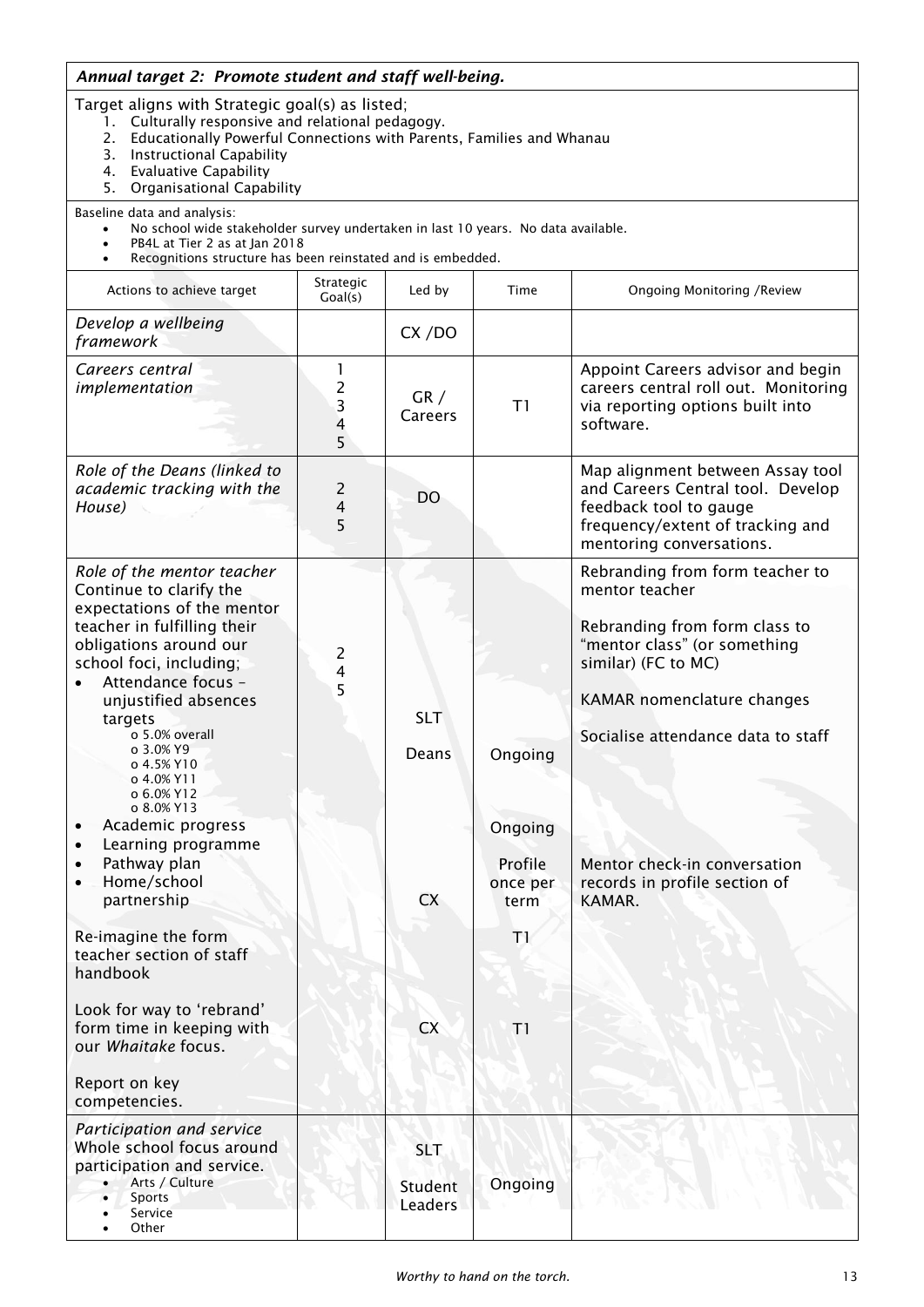| Evaluate and refine the Pou<br>Arataki Māori position.                                                                                                                                                                                                                                                                                                                                                                                                                                                                                     |                     | DO.                                      |         |                                                                                                                                                                                                                                                                               |
|--------------------------------------------------------------------------------------------------------------------------------------------------------------------------------------------------------------------------------------------------------------------------------------------------------------------------------------------------------------------------------------------------------------------------------------------------------------------------------------------------------------------------------------------|---------------------|------------------------------------------|---------|-------------------------------------------------------------------------------------------------------------------------------------------------------------------------------------------------------------------------------------------------------------------------------|
| Health and Safety<br>Regular H&S<br>$\bullet$<br>meetings<br>Review training of<br>staff<br>H&S reporting to<br>board.                                                                                                                                                                                                                                                                                                                                                                                                                     | $\overline{2}$<br>5 | CO/DET                                   | Ongoing | Training record developed<br>Training logs tracked<br>Manual/instructions located<br>appropriately<br>Monthly reporting to the BOT via<br><b>Principals Report</b>                                                                                                            |
| Whaitake (PB4L)<br>Continue to develop Tier<br>2 interventions and<br>enhance communication<br>for staff, students, and<br>whānau<br>Use student voice to<br>help guide direction.<br>PLD opportunities are<br>utilised (external) and<br>provided for (internal).<br>Continue using some<br>PLD time and make more<br>effective use of Whaitake<br>Champions.<br>De-privatising the<br>pastoral data<br>Teaching of positive<br>behaviours embedded<br>into classroom practice.<br>Develop a Whaitake<br>expectations matrix for<br>staff | $\frac{2}{3}$<br>4  | <b>SLT</b><br>Whaitake<br>(PB4L)<br>team | Ongoing | SET survey undertaken as needed.<br>KAMAR Pastoral entry data used as<br>basis for discussion (and de-<br>privatised) on a regular cycle.<br>Student focus groups held.<br>Review recognition system i.e. what<br>to stop, start and continue (based<br>on student feedback). |

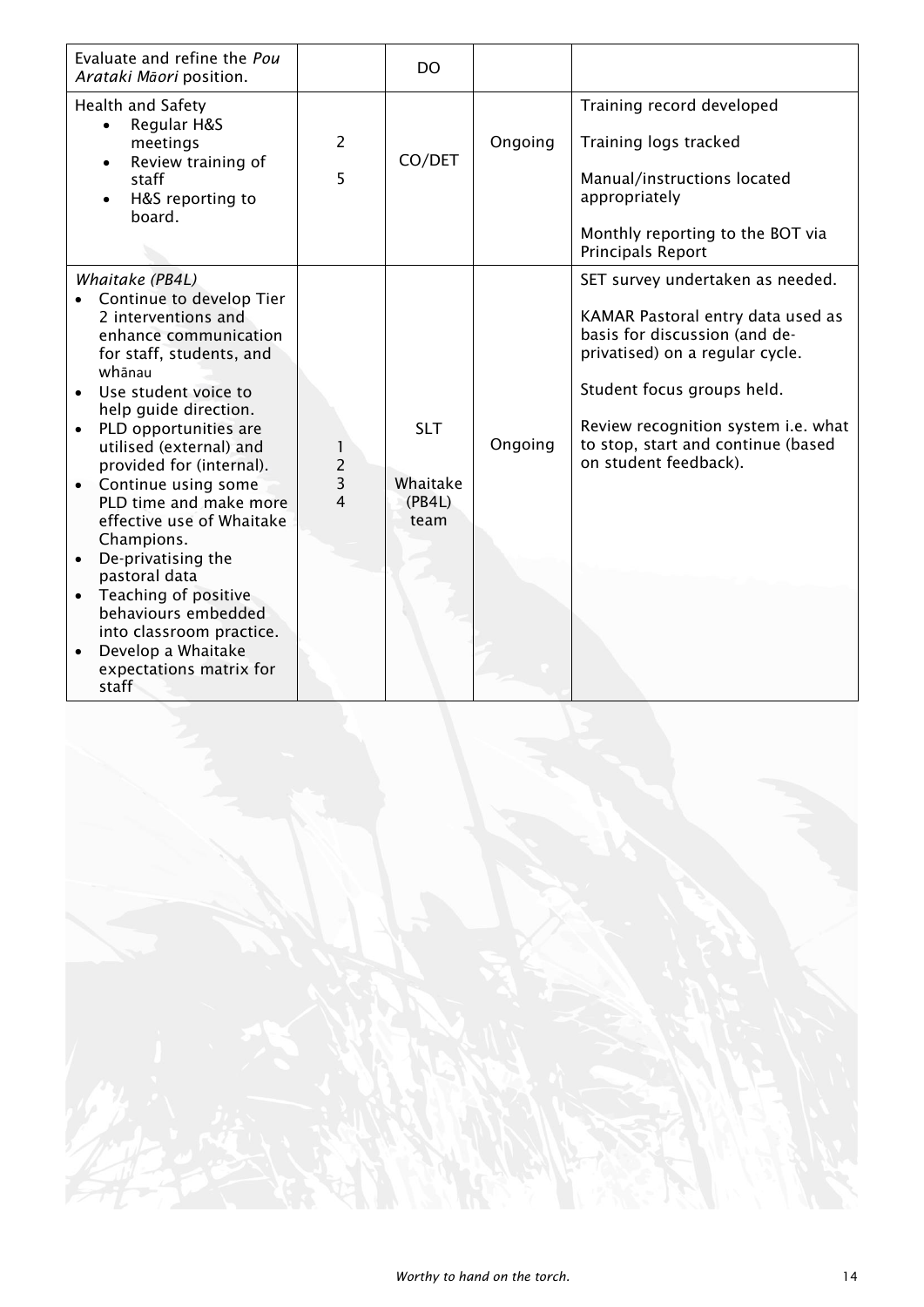# <span id="page-14-0"></span>*Annual target 3: Promote the highest levels of staff performance and accountability.*

Target aligns with Strategic goal(s) as listed;

- 1. Culturally responsive and relational pedagogy.
- 2. Educationally Powerful Connections with Parents, Families and Whanau
- 3. Instructional Capability
- 4. Evaluative Capability

Baseline data and analysis:

| Year           | <b>Basic</b>                      |              | Developing   | Integrating  |                                   | Teachers<br>observed |  |  |
|----------------|-----------------------------------|--------------|--------------|--------------|-----------------------------------|----------------------|--|--|
| 2015           | 4<br>9%                           | 11<br>24%    | 19<br>42%    | 8<br>18%     | $\overline{3}$<br>7%              | 45                   |  |  |
|                | $\overline{a}$<br>9%              |              | 30<br>66%    | 11           | 25%                               |                      |  |  |
| 2016           | $\overline{7}$<br>12%             | 16<br>27%    | 21<br>36%    | 9<br>17%     | 6<br>9%                           | 59                   |  |  |
|                | $\overline{7}$<br>12%             |              | 37<br>63%    | 26%          | 15                                |                      |  |  |
|                | $\overline{a}$<br>7%              | 15<br>26%    | 22<br>39%    | 11<br>19%    | 5<br>8%                           | 57                   |  |  |
| 2017 (March)   | $\overline{a}$<br>7%              |              | 37<br>65%    |              | 16<br>27%                         |                      |  |  |
|                | $\overline{\phantom{a}}$<br>3.30% | 10<br>16.40% | 27<br>44.30% | 15<br>24.60% | $\overline{7}$<br>11.50%          | 61                   |  |  |
| 2017 (August)  | $\overline{\phantom{a}}$<br>3.30% |              | 37<br>60.70% |              | 22<br>36.10%                      |                      |  |  |
|                | $\overline{a}$<br>7.40%           | 6<br>11.10%  | 24<br>44.40% | 17<br>31.40% | 3<br>5.50%                        | 54                   |  |  |
| 2018 (May)     | $\overline{a}$<br>7.40%           |              | 30<br>55.50% |              | $\overline{20}$<br>37%            |                      |  |  |
|                | $\overline{3}$<br>5%              | 6<br>10.70%  | 27<br>48.20% | 18<br>32.10% | $\overline{\phantom{a}}$<br>3.50% | 56                   |  |  |
| 2018 (October) | $\overline{\mathbf{3}}$<br>5%     |              | 33<br>58.90% |              | 20<br>35.60%                      |                      |  |  |
| 2019 (May)     | $\overline{0}$<br>0%              | 6<br>11.32%  | 20<br>37.74% | 26<br>49.06% | $\mathbf{1}$<br>2%                | 53                   |  |  |
|                | $\mathbf 0$<br>0%                 |              | 26<br>49.10% | 27<br>50.90% |                                   |                      |  |  |

- Co-construction began in 2016
- Reporting system in middle of change process
- BYOD in year 09 in 2018, year 10 in 2019
- Mentoring timetable changed in 2016 to allow longer PLD time and due to student feedback that mentoring was not meeting their needs.
- Uniform update in place for 2019.
- Centrally funded PLD hours used in 2018 – 320hrs

| Actions to achieve target                                                                                                                                                                  | Strategic<br>Goal(s)          | Led by    | Time                      | Ongoing Monitoring / Review                                                                          |
|--------------------------------------------------------------------------------------------------------------------------------------------------------------------------------------------|-------------------------------|-----------|---------------------------|------------------------------------------------------------------------------------------------------|
| Culturally Responsive and<br>Relational Pedagogies<br>• Engage with South<br>Auckland Raising Maori                                                                                        |                               | <b>VK</b> | T <sub>3</sub><br>Ongoing |                                                                                                      |
| <b>Achievement Collective</b><br>Hui whakarewa for<br>$\blacktriangleright$<br>new staff<br>Shadow coaching<br>$\blacktriangleright$<br>professional<br>development                        | 1<br>$\frac{2}{3}$<br>4       |           | $T1-T3$                   |                                                                                                      |
| • Embed peer observation<br>and feedback model<br>established using the                                                                                                                    |                               |           | Ongoing<br>T <sub>3</sub> | Measure the use of common<br>observation tool                                                        |
| common observation tool.<br>• Create a process to<br>measure the use of the<br>common observation tool.<br>• Engage in Rongohia te                                                         |                               |           | Ongoing                   |                                                                                                      |
| Hau process 2 per annum<br>• Target<br>- 55% of staff at                                                                                                                                   |                               | <b>VK</b> | T1 and T3                 |                                                                                                      |
| integrating by end<br>2020.<br>No staff at basic by<br>end 2020.                                                                                                                           |                               |           | W1 T1<br>Then<br>ongoing  | Co-construction meetings to be<br>facilitated by learning teachers<br>Feedback from co-con meetings. |
| Co-construction practice (Y9<br>and 10 core classes)<br>• Based on learning<br>behaviour data.<br>• Comms expectations.<br>· Use of data.<br>• Agreed strategies.<br>• Clarity of purpose. | 1<br>$\overline{c}$<br>3<br>4 |           |                           |                                                                                                      |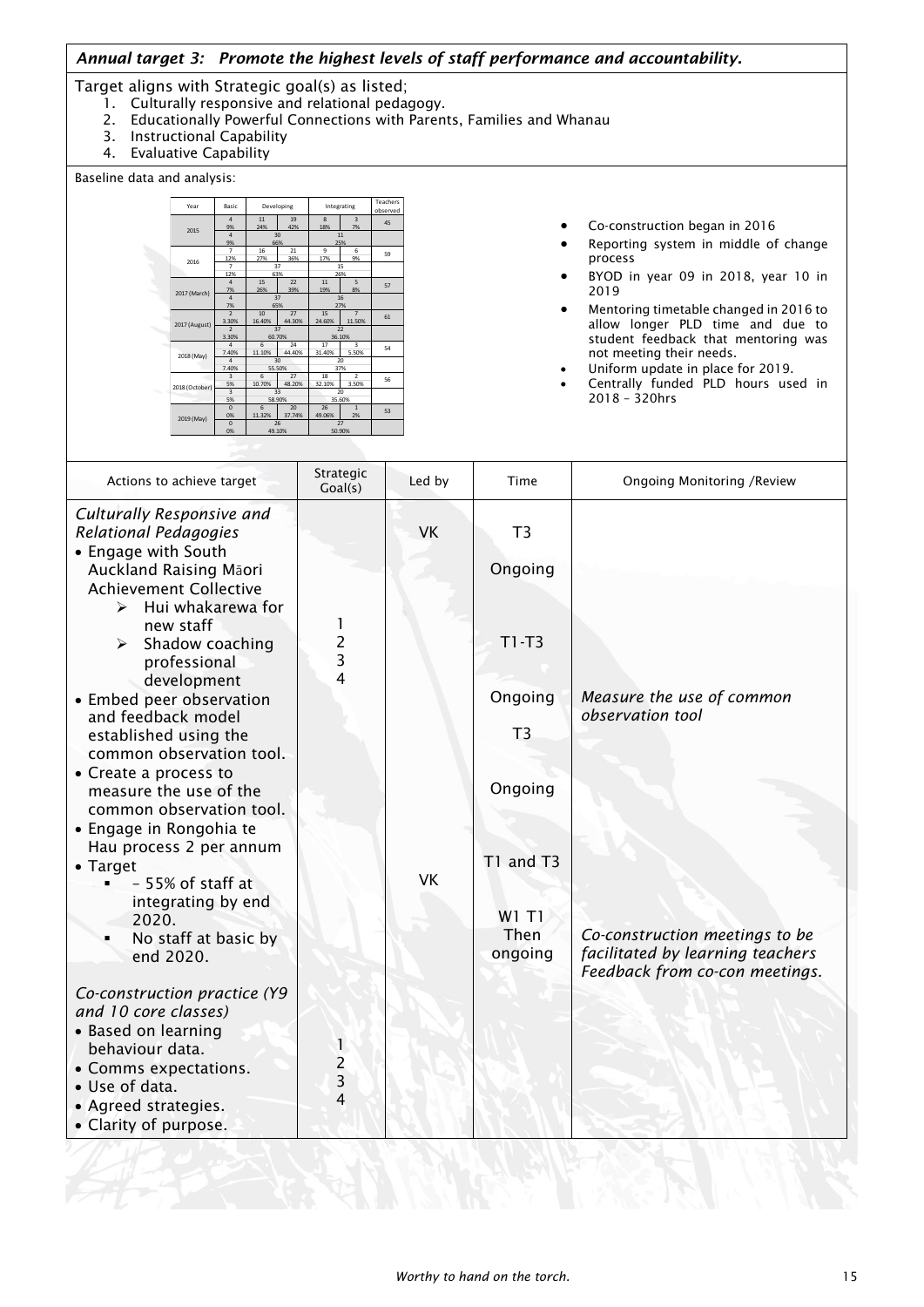| Teaching as Inquiry<br>• Focus on priority learners<br>• Use of quality data<br>• Derived from asTTle<br>testing                                                                                                                                                                                                                                                                                                                                            | 1<br>2<br>3<br>4                                | <b>WB</b>                               | T1 then<br>ongoing               | Shared OneNote to be updated<br>Regular check-ins at learning area<br>level<br>Continue to report progress<br>through milestone reports                                                                                                               |
|-------------------------------------------------------------------------------------------------------------------------------------------------------------------------------------------------------------------------------------------------------------------------------------------------------------------------------------------------------------------------------------------------------------------------------------------------------------|-------------------------------------------------|-----------------------------------------|----------------------------------|-------------------------------------------------------------------------------------------------------------------------------------------------------------------------------------------------------------------------------------------------------|
| Teacher Appraisal<br>Embed the Standards for<br>the Teaching Profession<br>into the appraisal process.                                                                                                                                                                                                                                                                                                                                                      | 3                                               | <b>WB</b>                               | Ongoing                          | Continue staff PLD regarding<br>evidence of meeting the<br>standards                                                                                                                                                                                  |
| <b>EOTC</b> processes                                                                                                                                                                                                                                                                                                                                                                                                                                       | $\overline{c}$<br>4                             | <b>WB</b>                               | T1                               |                                                                                                                                                                                                                                                       |
| Digital Technologies<br>curriculum implementation<br>Begin process of<br>implementation of new<br><b>Digital Technologies</b><br>curriculum into existing<br>courses.<br><b>Familiarisation process</b><br>$\bullet$<br>with full staff.<br>Cross curricular review<br>group.<br>Explore external PLD<br>offerings.<br>Implementation plan for<br>2020.<br>PLD - continue to develop<br>tools and pedagogy<br><b>Grandparent BYOD</b><br>programme into Y11 | $\begin{array}{c} 2 \\ 3 \\ 4 \end{array}$<br>5 | <b>GR</b><br><b>HoLAs</b><br><b>SLT</b> |                                  | Set up of Curriculum Team-Core<br>Subjects<br>PLD for core subject staff and<br>support to implement units of<br>work that integrate new<br>curriculum progress outcomes in<br>year 9 and 10<br>Continue to provide PLD both<br>internal and external |
| Reporting to the community<br>Home/School Partnerships<br>• Evaluate effectiveness of<br>existing communications<br>• Establish stronger links<br>with local iwi.<br>• Explore language learning<br>opportunities (Te Reo) for<br>staff/whanau.                                                                                                                                                                                                             | 2<br>1<br>1/2                                   | <b>CX</b><br><b>DO</b><br><b>SLT</b>    | Ongoing                          | Waikato-Tainui iwi Kawanata<br>whanau survey<br><b>Education Perfect - Te Reo</b>                                                                                                                                                                     |
| Reporting<br>• Embed Key Competency<br>reporting across the<br>school.<br>• Imbed real-time reporting<br>systems and processes<br>with expectations clear to<br>all stakeholders.<br>• Create an evaluative<br>commentary document for<br>stakeholders.<br>• Undertake a review of the<br>revised reporting system<br>to identify gaps, areas<br>needing further attention,<br>etc                                                                          | $\overline{2}$<br>$\frac{2}{3}$                 | <b>CX</b>                               | T <sub>3</sub><br>T <sub>3</sub> | Milestone report sub heading<br>Maintain welcome interviews early<br>in Term 1<br>Student focus groups.<br>Parent survey.<br><b>HoLA</b> feedback<br>Review team feedback each term.                                                                  |